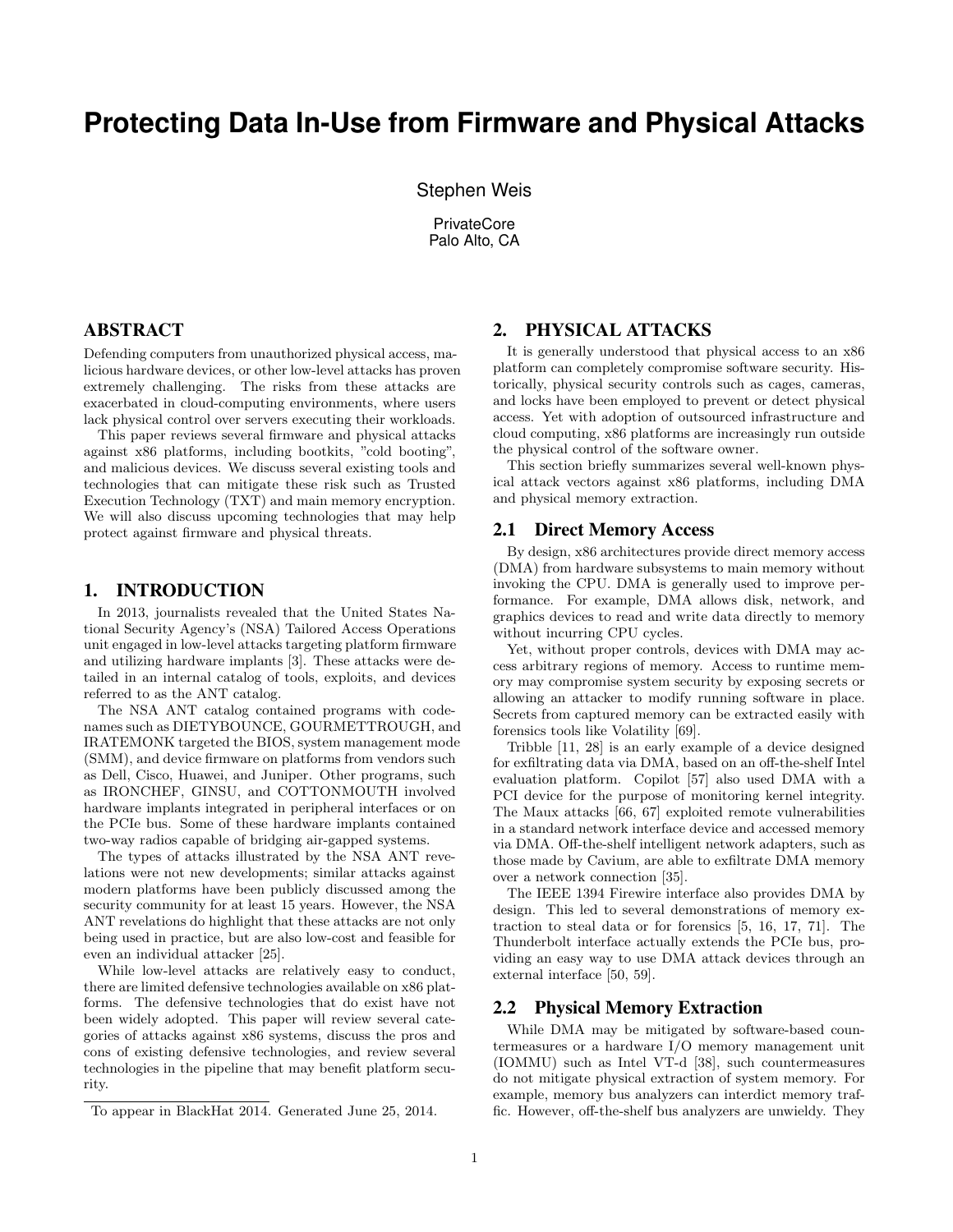must be installed ahead of time, tend to be relatively expensive, and are physically large.

A "cold boot attack" is a low-cost memory extraction attack that involves literally freezing system memory modules with an aerosol freeze spray [30]. The frozen memory contents are preserved long enough to boot to a "scraper" image such as *bios-memimage* or *msramdump* which can copy the memory contents to persistent storage.

Cold booting disrupts a running system and data must be recovered before the memory module thaws. Furthermore, it does not reliably capture all memory contents, as there is some degradation over time. Conducting the attack may be further complicated by error-correcting memory which is cleared on a reset or by data scrambling for power supply noise suppression [52].

Persistent or non-volatile memory (referred to as NV-RAM), designed to persist data after a power loss. NV-RAM is now available in DIMM form-factors used by standard x86 servers. An attacker installing NV-RAM modules in a server may remove them once the server is in use by a victim. Since contents are preserved like a disk, attackers can recover all data in memory without loss at a later time. If a memory mirroring mode is configured, an attacker could remove an NV-RAM module from a running system and replace it without disrupting service.

Persistent memory will likely see increased adoption in the near future as production systems move toward fully inmemory architectures. As memory is essentially used like a disk, there will be an increased risk of physical memory extraction.

#### 3. BOOT INTEGRITY ATTACKS

Modern x86 platforms depend on multiple pieces of firmware to load prior to or during the execution of the operating system. Attackers with either logical or physical access may be able to compromise boot integrity with bootkits or platform malware. We use the term "platform malware" to distinguish from malware functioning in the operating system or hypervisor level. Since platform malware persists outside the operating system, it may re-infect new operating system installations. Platform malware may also run higher levels of privilege and be invisible to an OS, such as within system management mode (SMM).

Attacking boot integrity is well-trod research territory. Firmware dependencies are typically vendor- or hardwarespecific, so offer many fragmented targets. Consequently, researchers have discovered numerous attacks against nearly every piece of firmware used in the boot process.

As a brief sample, researchers have found and exploited vulnerabilities in the BIOS and associated data structures [8, 49, 61], UEFI [42], master boot records (MBR) [43], NIC firmware [14, 15, 20, 21, 66, 67], hard drive firmware [74], PCI device option ROMs (OptROMs) [13, 31, 48], keyboard controllers [27], CPU management engines [60, 62, 65] or System Management Controllers (SMC) [40], ACPI [19, 32], and SINIT authenticated code modules [72]. This list is by no means exhaustive and largely represents more recent work.

These many, varied attack vectors illustrate the difficulty of securing an execution environment on x86 platforms. Any piece of code that is executed during the lifetime of a system must be measured, verified, or otherwise isolated to establish trust in a system.

# 4. DIAGNOSTICS TOOLS

Diagnostics tools are available for assessing BIOS and platform security, or performing forensics on a potentially compromised system. For example, Flashrom [33] is a general purpose tool for reading and modifying a large variety of devices, but does not have any security-specific functionality.

Intel's CHIPSEC [47] provides a set of utilities and modules for conducting firmware forensics and detecting known vulnerabilities. CHIPSEC's modules address issues such as BIOS protection, SMRAM locking, and SMRR configuration.

MITRE's Copernicus [10] provides similar functionality. Copernicus can dump the BIOS of a system to be compared against a known, clean copy. Copernicus also checks the status of the system configuration to determine whether a BIOS can be modified. MITRE's researchers have developed attacks to evade Copernicus, and integrated countermeasures into a new version, Copernicus 2 [44].

#### 5. DEFENDING THE BOOT PROCESS

#### 5.1 Verified Boot

One approach to ensuring that a boot process has not been compromised is to verify a chain of signatures on each component as it is loaded. This chain-of-signatures approach is used for Windows 8 secure boot and ChromeOS verified boot. We'll use the latter term for convenience.

Verified boot typically involves a root public key that resides in some non-volatile and tamper-resistant component. This key may be referred as a platform key and reside in SPI flash, read-only firmware, or a trusted platform module (TPM). For flexibility in updates, the root platform key typically will be used to verify a sub-key, which might be referred to as a "key exchange key", "firmware data key", or "kernel data key". These sub-keys will be used to verify signatures on the actual firmware and kernels which are loaded.

Verified boot does raise the bar against bootkit and platform malware, but as with all software, may itself be susceptible to vulnerabilities [9]. In practice, verified boot may be disabled to allow users to boot to arbitrary operating systems. Attackers with physical access may also replace or modify whatever component the root public keys reside in, allowing them to circumvent the verified boot process.

#### 5.2 Measured Boot and Attestation

Verified boot doesn't provide any mechanism to know what actually booted. Users must trust that the boot process completed as expected, but do not have an independent measurement of what code executed. Providing this mechanism is the core concept behind a measured boot.

For x86 platforms, the Trusted Computing Group (TCG) [29] specified the predominant measured boot technology, which employs a trusted platform module (TPM) as an independent auditor. The TPM contains special platform configuration registers (PCRs) which are used to record measurements of firmware and configuration loaded during the boot process. These measurements are intended to measure every piece of firmware or software required to boot an operating system. PCRs may only be updated in specific conditions, so they cannot be arbitrarily overwritten by malicious software.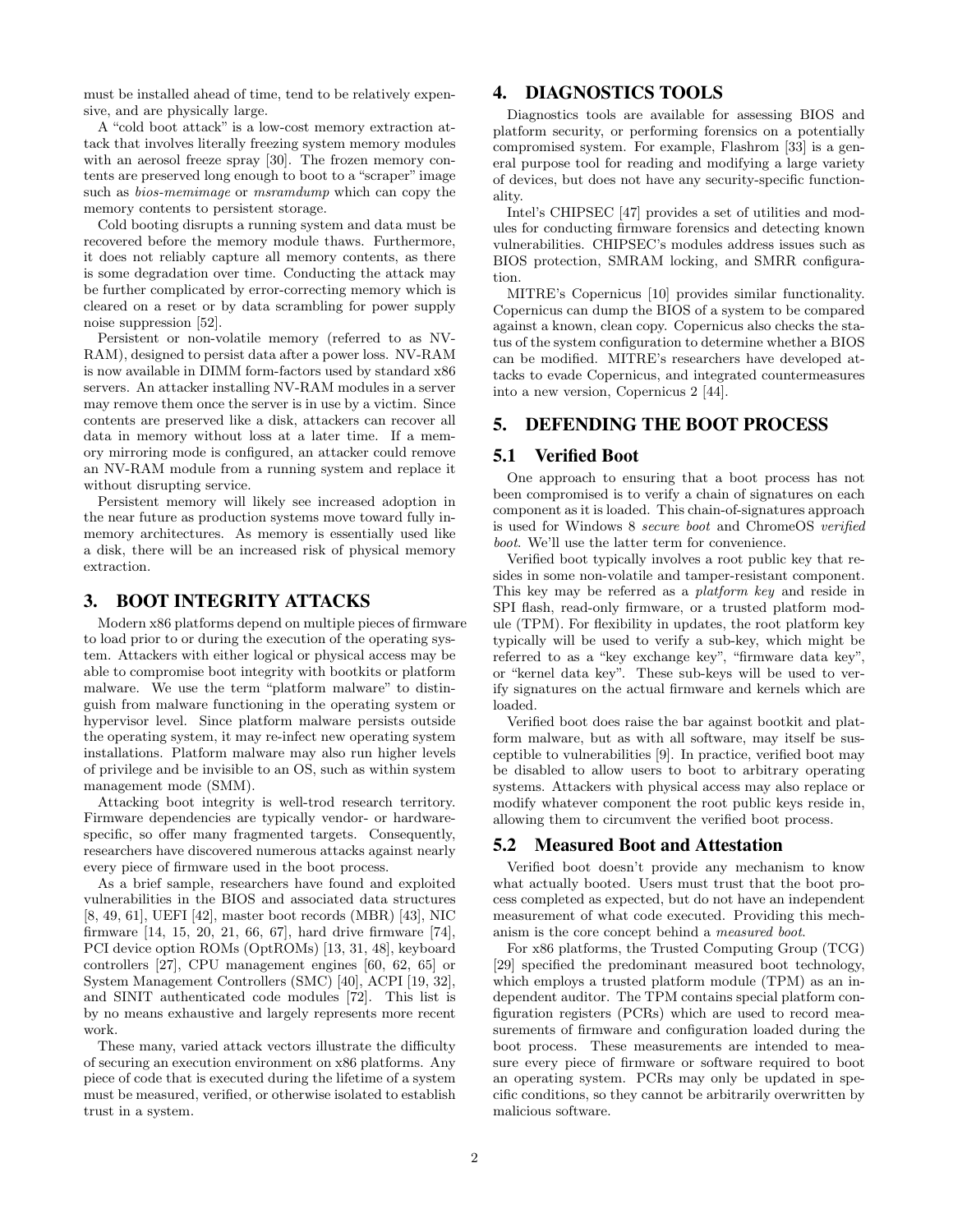Following a boot, a remote agent can interrogate the TPM via a challenge-response protocol and recover a signed set of measurements called a quote. This process is referred to as remote attestation. The remote attestor will verify the TPM's signature on the quote, then evaluate whether the quoted values abide by a known policy or whitelist.

Originally, the TCG specifications relied on a static root of trust measurements (SRTM). SRTM relies on a static root of firmware to initially measure other boot modules into TPM PCRs. Besides having to trust that initial firmware, in practice SRTM is inflexible to manage.

Changes like upgrading the BIOS or installing a new device would require updating corresponding policies. For SRTM, another issue is that there was also no authoritative source of the provenance of firmware. Users did not know that a given firmware was "good". They could only accept it as-is and monitor for unexpected changes.

An alternate approach is a *dynamic root of trust mea*surement (DRTM), of which Intel Trusted Execution Technology (TXT) [26] is one implementation. The concept behind TXT's implementation of DRTM is that after platform firmware has executed, a special SENTER instruction can bring the system into a known, clean state.

At that point, the operating system and its configuration can be measured into PCRs, then "late launched". The idea is to remove dependencies on the initially loaded firmware, so that only the operating system level software would need to be measured. An advantage is that users can know the provenance of their operating system and can derive the expected measurements on their own.

In theory, the late launched OS should be isolated from the prior executed firmware. In practice, system management mode (SMM) code remains resident after SENTER and can be a target for malware [72]. This makes it necessary to check SRTM measurements of the SMM code, even when using DRTM. That brings the management inflexibility and provenance questions back into scope.

Another issue is that TXT still ultimately relies on software in the form of a signed, authenticated code module (ACM) from Intel called SINIT. This module may contain exploitable flaws that could subvert the measured boot process. At least one buffer overflow attack was demonstrated against SINIT [73], although it has since been fixed.

When it comes to physical attacks, the TPM was not designed to resist physical attackers. It is connected to the CPU on a low pin count (LPC) bus which can be interposed [46, 70]. Attackers could subvert TXT by modifying measurements of malicious firmware with good measurements.

Additionally, the certificates and signing keys from within a TPM can be compromised by a physical attacker [64]. Once the signing keys are exposed, an attacker can emulate a TPM to the remote attestation protocol and spoof measurements.

## 6. PHYSICAL MEMORY DEFENSES

The risks of exposing plaintext memory highlighted in Section 2.2 are well understood. While there do exist secure processors such as the Dallas Semiconductor DS5002FP that encrypt all data on the memory bus, x86 systems currently do not support full memory encryption. As persistent memory technologies like non-volatile RAM, MRAM, or phasechange memory come to market, this problem will become more serious. Memory is becoming the new disk – and it's in plaintext.

Researchers have proposed numerous architectures with encrypted, authenticated, and oblivious memory models to address the issue [12, 18, 23, 22, 24, 37, 63]. These specific proposals have not been adopted by either x86 or ARM architectures, although there is some initial progress toward hardware-based memory encryption discussed in Section 7.

In the absence of hardware-encrypted memory, there have been several software-based proposals. Perhaps the most well known, TRESOR [53] was designed with cold boot attacks in mind. TRESOR works by using a CPU debug register to store AES key material. Attackers able to obtain memory contents would not recover the actual key. Unfortunately, TRESOR only protects key material and is vulnerable to attacks able to modify memory, such as DMA attacks [4].

Cryptkeeper [56] is another approach intended to minimize plaintext memory. It essentially keeps a small unencrypted portion of memory, while encrypting the rest of memory. The issue of where to store keys is not adequately addressed by Cryptkeeper; the authors allude to using TPMs or exposure-resilient functions, but do not offer a conclusive solution to where the keys will be kept.

The approach taken by FrozenCache [54] is to encrypt sensitive memory and to keep the keys in the CPU cache. To keep the keys resident in cache, the cache is then put into non-evict mode (NEM), also known as Cache-as-RAM mode. Using NEM resulted in significant performance degradation in practice and is not feasible for general purpose use.

CARMA [68] is another approach that keeps keys and trusted code entirely within the CPU cache. However, CARMA is intended for a small trusted computing base that does not support main memory, and thus is not suited for general purpose use.

A Software Cryptoprocessor [36] is an approach that supports full-memory encryption on generic x86 platforms. It is reminiscent of Cryptkeeper and CARMA in that it keeps a small portion of unencrypted memory entirely within the CPU last-level (L3) cache, while keeping main memory fully encrypted. All key material and kernel code remains resident in the L3 cache and is never exposed in memory as plaintext. By using an authenticated mode of encryption like AES-GCM, full-memory encryption can resist replay or substitution attacks that modify memory contents.

#### 7. UPCOMING TECHNOLOGIES

The boot integrity techniques discussed in Section 5 and the physical memory defenses discussed in Section 6 do raise the bar for attackers, but are not complete solutions.

Besides being exposed to SMM code, TXT-based attestation relies on a physical TPM connected to the LPC bus, which are both vulnerable to physical attack. An improvement would be to reduce the trust perimeter to a single component. Fortunately, systems on a chip with TPMs or TPM-like functionality within a single package help reduce the exposure considerably and have started emerging on the market.

As for software full-memory encryption technology, the challenges are primarily around performance. Running a software cryptoprocessor resident within the L3 cache effectively reduces the cache size, while encrypting memory access introduces a new bottleneck on the critical memory path.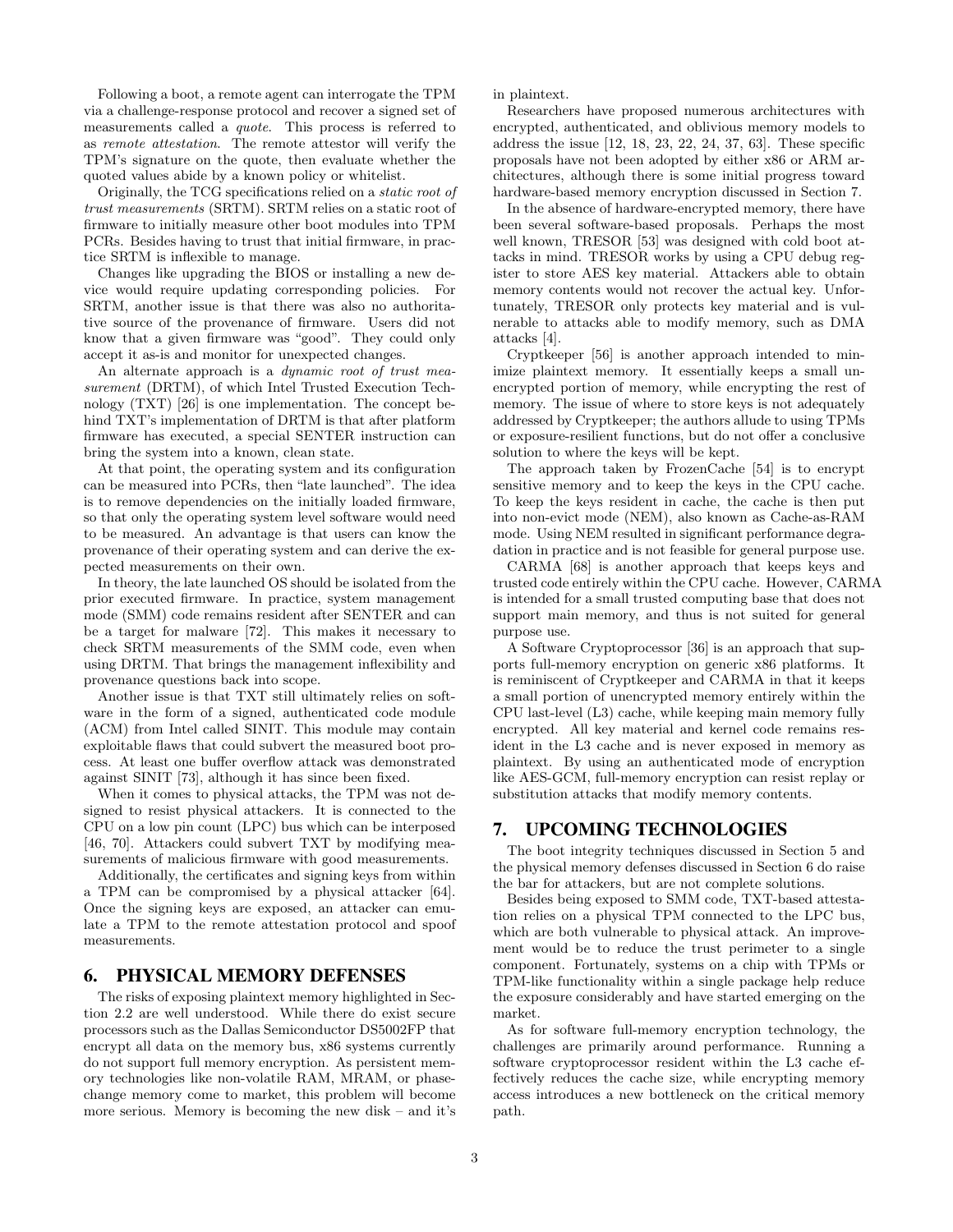While performance is not severely impacted for many applications with small or sequential memory access patterns, applications with large or random-access memory can perform relatively poorly. One positive trend is that the cache overhead is fixed, but cache sizes are growing rapidly, meaning the relative cost is rapidly decreasing.

## 7.1 Software-based Attestation

Software-based attestation is an alternative approach to using a separate, TPM-like device [10, 41, 45, 55, 58]. A common approach to software-based attestation is to rely on some performance or timing measurements which the presence of malware would negatively impact. The idea is that the only way that a system can achieve the expected performance measurements is if it's running exactly the expected code. This requires designing a metric such that even a minor code change will have a large, remotely measurable impact.

One weakness of software-based attestation is that steps must also be taken to ensure that a device is not being emulated by a faster, more powerful device. That would typically require some hardware-rooted key material to authenticate that a device is legitimate.

#### 7.2 Enhanced Privacy ID

Intel Enhanced Privacy Identification (EPID) [7] is a forthcoming technology that could address the problem of authenticating a device. EPID is a successor to the Direct Anonymous Attestation (DAA) protocol [6] currently supported by TPM 1.2. DAA was designed to support attestation without uniquely identifying a piece of TPM hardware. Previous to DAA, it was expected that a "Privacy Certificate Authority" (Privacy CA) would emerge as a trusted third party to obscure TPM identifying material. In practice, neither privacy CAs or DAA were widely adopted.

EPID offers similar functionality to DAA, except that the device key material resides in the CPU package and not an external TPM. The presence of unique, per-CPU keys opens up the possibility of remotely authenticating that a CPU is legitimate.

Unfortunately, in the first iteration of EPID, the key material will be written at manufacture time and is not userconfigurable. This means the manufacturer could retain keys which may later be used to spoof or identify CPUs.

By design, EPID does not expose key material to software. However, one concern is that if there is a flaw in the enforcement mechanism, the existence of unique identifying keys could compromise user privacy. Concerns over this type of functionality arose around the Pentium III processor serial number. Allowing CPU keys to be provisioned post-manufacture, ideally by an end user, would mitigate this concern.

#### 7.3 Software Guard Extensions

Perhaps the most notable security development on the horizon are the Intel Software Guard Extensions (SGX) [2, 34, 39, 51]. At a high level, SGX provides isolated "secure enclaves" that protect small, user-level programs from malware running outside the enclave. This functionality is somewhat similar to ARM TrustZones [1], which provides a "secure world" region of memory that is inaccessible to the "insecure world".

Code loaded into SGX secure enclaves is attested using

key material within the CPU; perhaps with the same keys as EPID. This attestation gives a remote user a means to ensure that an enclave loaded with the code they expected. Once loaded, access to secure enclaves from other software is restricted through hardware controls, making it inaccessible even to code running at higher privileges. Furthermore, the enclave itself is backed by hardware-implemented encrypted and authenticated memory.

These features of SGX address several of the issues brought up with today's defenses. Attestation functionality is entirely within the CPU and does not rely on other components. Meanwhile, memory encryption is implemented in hardware, which reduces the performance overhead of encryption.

Unfortunately, SGX is not a full solution and requires rewriting applications to take advantage of new security functionality. In the first generation, enclaves will be limited in size to perhaps 128 megabytes. They also cannot run any privileged instructions, thus would need to depend on an external kernel to make syscalls. This limits what types of work can be performed within an enclave in practice.

What enclaves will be suited for loading a small application, attesting it, establishing a secure transport, and provisioning a secret key. That key would not be exposed to any other code on the system or someone with physical access. From that point, the enclave could offer very similar functionality to a hardware security module; acting as a secure place to perform cryptographic operations.

One of the applications that could easily make use of this functionality is digital rights management (DRM). Encrypted content could be remotely streamed into an enclave, decrypted, then re-encrypted for use by a display technology like Intel Protected Transaction Display.

#### 8. FUTURE WORK

Regardless of the initial uses of SGX, it does hold significant potential to reduce the risk of physical and firmware attacks. By embedding key material within the CPU and providing hardware support for full memory encryption, it can reduce the trusted components to solely the CPU.

Moving forward, several suggested developments could potentially improve the firmware and physical security on x86 platforms:

- Provide a mature SMM transfer monitor (STM) or some other means of isolating the SMM.
- Add a means to support for privileged instructions in an SGX secure enclave.
- Extend support for hardware-based memory encryption, potentially for arbitrary regions of memory.
- Provide fine-grained L3 cache controls to lock lines in the L3 cache or otherwise support cache coloring.
- Provide end users or at least vendors the ability to write their own CPU-specific key material.

## 9. ACKNOWLEDGEMENTS

Thanks to Xeno Kovah for sharing a detailed low-level attack bibliography.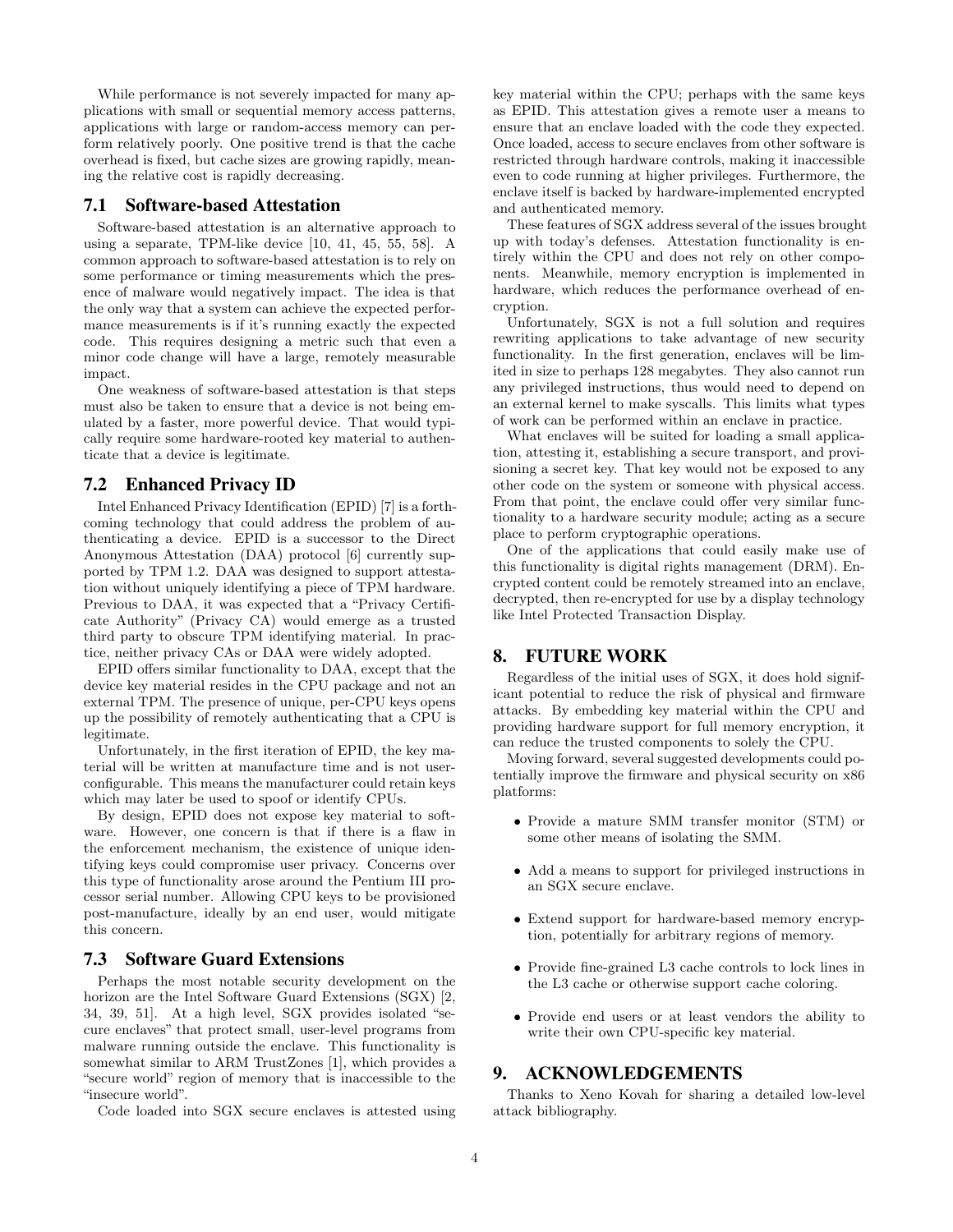#### 10. REFERENCES

- [1] T. Alves and D. Felton. TrustZone: Integrated hardware and software security. ARM White Paper, 3(4), 2004.
- [2] I. Anati, S. Gueron, S. P. Johnson, and V. R. Scarlata. Innovative Technology for CPU Based Attestation and Sealing. In Proceedings of the 2nd International Workshop on Hardware and Architectural Support for Security and Privacy, HASP, June 2013.
- [3] J. Appelbaum, J. Horchert, and C. Stöcker. Shopping for Spy Gear: Catalog Advertises NSA Toolbox. Der Spiegel, December 2013.
- [4] E.-O. Blass and W. Robertson. TRESOR-HUNT: attacking CPU-bound encryption. In ACSAC '12: Proceedings of the 28th Annual Computer Security Applications Conference. ACM Request Permissions, Dec. 2012.
- [5] A. Boileau. Hit by a Bus: Physical Access Attacks with Firewire. In RUXCON, Jan. 2006.
- [6] E. Brickell, J. Camenisch, and L. Chen. Direct anonymous attestation. In ACM Computer and Communications Security, pages 132–145. ACM, 2004.
- [7] E. Brickell and J. Li. Enhanced Privacy ID: A direct anonymous attestation scheme with enhanced revocation capabilities. Dependable and Secure Computing, IEEE Transactions on, 9(3):345–360, 2012.
- [8] J. Brossard. Bypassing pre-boot authentication passwords. In *Defcon 16*, 2008.
- [9] Y. Bulygin, A. Furtak, and O. Bazhaniuk. A Tale of One Software Bypass of Windows 8 Secure Boot. In Black Hat USA, 2013.
- [10] J. Butterworth, C. Kallenberg, X. Kovah, and A. Herzog. BIOS chronomancy: Fixing the core root of trust for measurement. In ACM Computer and Communications Security, pages 25–36. MITRE, 2013.
- [11] B. D. Carrier and J. Grand. A hardware-based memory acquisition procedure for digital investigations. Digital Investigation, 1(1):50–60, 2004.
- [12] S. Chhabra and D. Solihin. i-NVMM: a secure non-volatile main memory system with incremental encryption. In International Symposium on Computer Architecture (ISCA), pages 177–188. IEEE, 2011.
- [13] P. Chifflier. UEFI and PCI bootkits. In *PacSec*, June 2013.
- [14] G. Delugré. Closer to metal: reverse-engineering the Broadcom NetExtreme's firmware. In Hack. lu, pages 27–29, 2010.
- [15] G. Delugré. How to develop a rootkit for Broadcom NetExtreme network cards. Technical report, Sogeti ESEC Lab, 2011.
- [16] M. Dornseif. 0wned by an ipod. In *PacSec*, 2004.
- [17] M. Dornseif. Firewire all your memory are belong to us. In CanSecWest, 2005.
- [18] G. Duc and R. Keryell. CryptoPage: an efficient secure architecture with memory encryption, integrity and information leakage protection. Computer Security Applications Conference, 2006. ACSAC'06. 22nd Annual, pages 483–492, 2006.
- [19] L. Duflot, O. Levillain, and B. Morin. ACPI: Design Principles and Concerns. In Trust '09: Proceedings of

the 2nd International Conference on Trusted Computing. Springer-Verlag, Feb. 2009.

- [20] L. Duflot, Y. Perez, G. Valadon, and O. Levillain. Can you still trust your network card. CanSecWest/core10, pages 24–26, 2010.
- [21] L. Duflot, Y.-A. Perez, and B. Morin. What if you  $\tilde{\text{can}}\tilde{\text{A}}\tilde{\text{Z}}t$  trust your network card? In  $Recent\,\,Advances$ in Intrusion Detection, pages 378–397. Springer, 2011.
- [22] R. Elbaz, D. Champagne, C. Gebotys, R. Lee, N. Potlapally, and L. Torres. Hardware mechanisms for memory authentication: A survey of existing techniques and engines. Transactions on Computational Science IV, pages 1–22, 2009.
- [23] R. Elbaz, L. Torres, G. Sassatelli, P. Guillemin, M. Bardouillet, and A. Martinez. A parallelized way to provide data encryption and integrity checking on a processor-memory bus. Proceedings of the 43rd annual Design Automation Conference, pages 506–509, 2006.
- [24] W. Enck, K. Butler, T. Richardson, and P. McDaniel. Securing Non-Volatile Main Memory. Technical report, Pennsylvania State University, 2008.
- [25] J. Fitzpatrick. NSA Playset: PCIe. In *Defcon 22*, August 2014.
- [26] W. Futral and J. Greene. Intel Trusted Execution Technology for Server Platforms: A Guide to More Secure Datacenters, 1st edition. ApressOpen, Sept. 2013.
- [27] A. Gazet. Sticky fingers & KBC Custom Shop. In RECON, pages 180–193, June 2011.
- [28] J. Grand. Patent US7181560 Method and apparatus for preserving computer memory. US Patent Office, 2007.
- [29] T. C. Group. TCG Specification Architecture Overview. TCG Specification Revision, 1, 2007.
- [30] J. A. Halderman, S. D. Schoen, N. Heninger, W. Clarkson, W. Paul, J. A. Calandrino, A. J. Feldman, J. Appelbaum, and E. W. Felten. Lest we remember: cold boot attacks on encryption keys. In SS'08: Proceedings of the 17th conference on Security symposium. USENIX Association, July 2008.
- [31] J. Heasman. Implementing and detecting a PCI rootkit. In Black Hat DC, page 3, 2006.
- [32] J. Heasman. Implementing and Detecting an ACPI BIOS Rootkit. In Black Hat Federal, 2006.
- [33] U. Hermann and C.-D. Hailfinger. FLashrom. http://flashrom.org/Flashrom, 2012.
- [34] M. Hoekstra, R. Lal, P. Pappachan, V. Phegade, and J. Del Cuvillo. Using innovative instructions to create trustworthy software solutions. In Proceedings of the 2nd International Workshop on Hardware and Architectural Support for Security and Privacy, HASP, June 2013.
- [35] O. Horovitz and S. A. Weis. Physical Privilege Escalation and Mitigation in the x86 World. In CanSecWest, 2013.
- [36] O. Horovitz, S. A. Weis, C. A. Waldspurger, and S. Rihan. Software Cryptoprocessor. US Patent App. 13/614,935, 2013.
- [37] Y. Hu, G. Hammouri, and B. Sunar. A fast real-time memory authentication protocol. Proceedings of the 3rd ACM workshop on Scalable trusted computing,